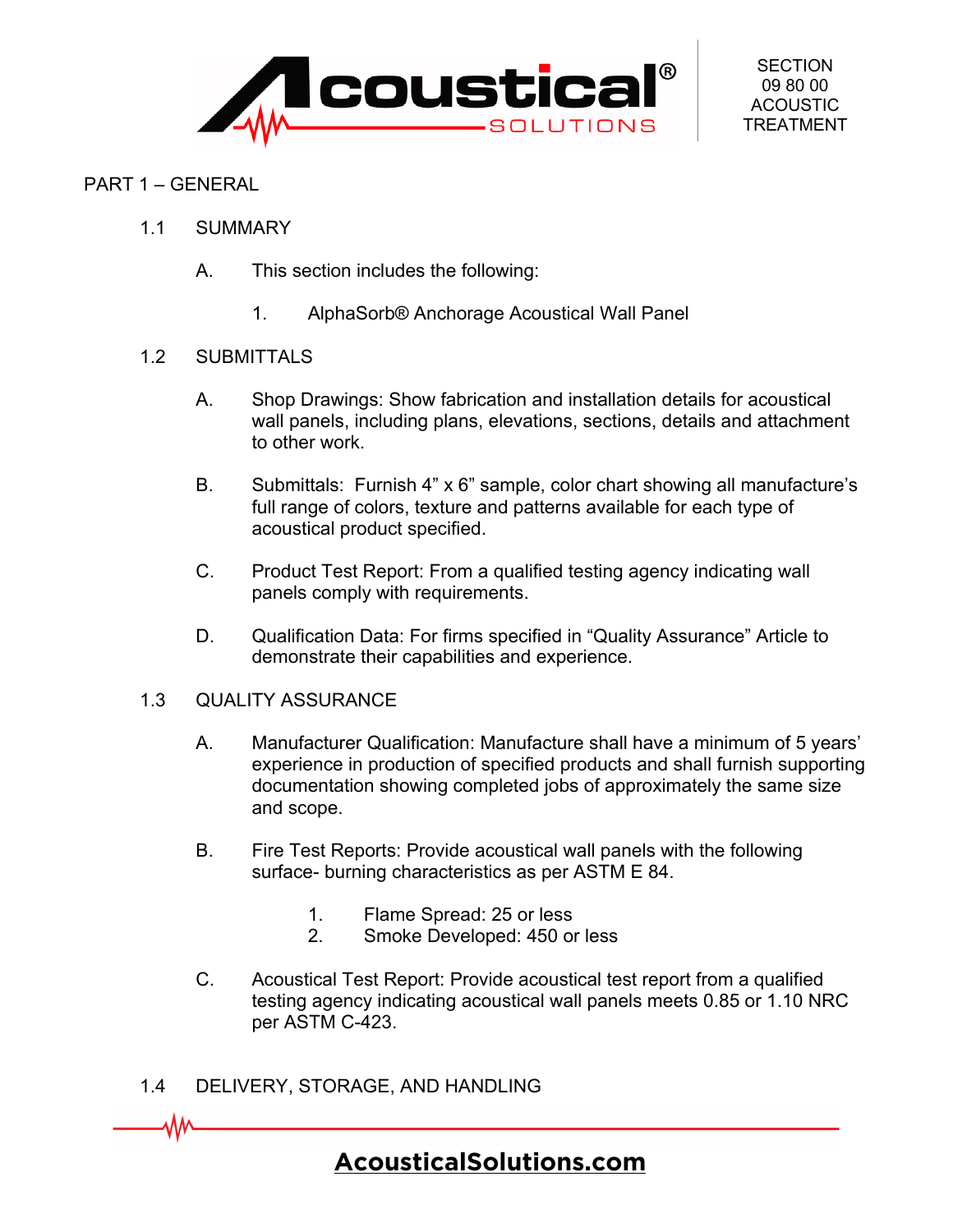A. Protect Acoustical Wall Panels from excessive moisture when shipping, storing, and handling. Deliver in unopened skids and store in a dry place with adequate air circulation. Do not delivery material until all wet-work has been completed.

## PART 2 – PRODUCTS

- 2.1 WALL PANELS, GENERAL
	- A. Acoustical Wall Panels shall be 1" or 2" thick 6.0-7.0 lb. per cubic foot high-density fine fibered fiberglass. Standard panel construction, wrapped with panel manufactures standard full line of fabric.
		- 1. Products: AlphaSorb® Anchorage Acoustic Wall Panel

As Manufactured by: Acoustical Solutions 2420 Grenoble Road, Richmond, VA 23294 Ph. (800) 782-5742 Web: [AcousticalSolutions.com](https://acousticalsolutions.com/)

- 2. Facing Material: Anchorage Fabric
- 3. Panel Thickness: nominal 1" or 2" thick
- 4. Noise Reduction Coefficient: NRC 0.85 or 1.10
- 5. Panel Width: As indicted, up to 4 feet wide
- 6. Panel Length: As indicated, up to 10 feet long.
- 2.2 CONSTRUCTION
	- A. The acoustical wall panel product shall be supplied in widths up to 4 feet wide and lengths up to 10 feet long. All edges will be fully wrapped with mounting as indicated.

### 2.3 MOUNTING

W

- A. Back-Mounting Accessories: Manufactures standard accessories for securely mounting panels, of type and size indicated and complying with the following requirements:
	- 1. Impaling Clips: Clip is mounted to the wall, adhesive applied on wall around clip, then panel pressed into place until flush with wall.
	- 2. Z Clips: Two-part metal clips designed to support weight of panels. One part mechanically attached to wall substrate according to manufactures standard pattern and other part fastened to back of panel.
	- 3. Rotofast Snap-On Anchors
	- 4. Other: as specified

# **[AcousticalSolutions.com](https://acousticalsolutions.com/)**